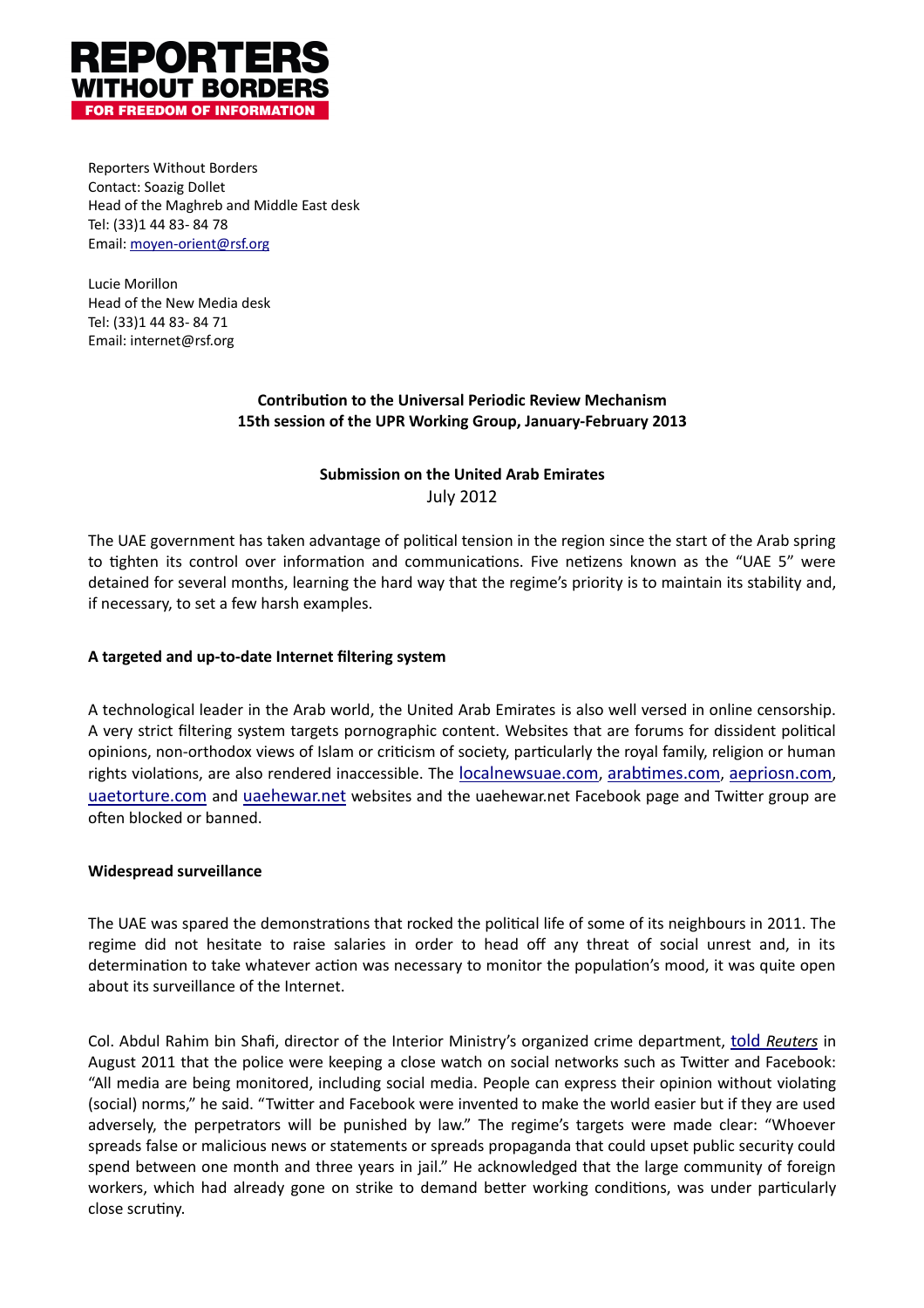#### Smartphone and cell phone users under pressure

New restrictions were imposed in May 2011 on smartphones manufactured by Research in Motion (RIM). The authorities decided to limit access to the highly secure BlackBerry Enterprise Server (BES) to a few companies with more than 20 users.

A new campaign was announced at the end of June 2011, under which the Telecommunications and Regulatory Authority (TRA) would require all mobile phone users in the UAE to re-register their SIM cards from mid-July onwards, officially to address the issue of the fraudulent and criminal use of handsets, by providing valid identification documents such as passports, ID cards and residency visas.

### Arbitrary arrests to intimidate dissidents

### *The)UAE)5*

To discourage potential dissidents from relaying calls for political reform, the authorities arrested five netizens in April 2011 – the well-known blogger **Ahmed Mansour**, administrator of the pro-democracy discussion forum Al-Hewar ("the Dialogue"), blogger **Farhad Salem Al-Shehh**, co-administrator of this forum, Nasser bin Ghaith, a writer and professor at Abu Dhabi's Paris-Sorbonne University, and human rights activists **Hassan Ali Al-Khamis** and **Ahmed Abdul Khaleq**. All five detainees, dubbed the "UAE 5," had expressed their opinions freely online and were among the hundred or so people who had signed a petition urging the authorities to enact reforms. Ahmed Mansour was arrested after giving an interview to Al Hurra TV.

Bloggers and their families have been the targets of particularly violent death threats and smear campaigns orchestrated by the authorities in the media and on the Internet. Those who tried to defend them also incurred the regime's wrath. Twitter user **Rowda Hamed** was threatened and summoned for questioning for supporting their views.

The trial of the UAE 5 was such a travesty of justice that they refused to appear in court and went on a hunger strike to protest against their mistreatment and prison conditions. On 27 November 2011, they were finally convicted of "insulting Emirate leaders" and "calling for anti-government demonstrations." Ahmed Mansour was sentenced to three years in prison. The other four were sentenced to two years. They were pardoned the next day by the president, Sheikh Khalifa bin Zayed Al-Nahyan, and were released shortly thereafter. Their equipment and passports have not been returned to them.

### *Other* cases

**Saleh Al-Dhufairi**, a netizen who is very active on social networks (@SalehAlDhfairi), was arrested on 9 March 2012 and was held in Abu Dhabi's Al-Wathba prison until released on bail 11 days later. He is charged with using Twitter to "incite sedition" and "abuse religion." Dhufairi had been covering sensitive subjects such as the "UAE 7," a group of pro-democracy activists whose citizenship was withdrawn after they urged the government to carry out political reforms and organize elections, and criticized state security department meddling in political matters. He is to be tried by a state security court but no trial date has so far been set.

The blogger **Juma Al-Felasi** (@jalfelasi) was attacked by an unidentified group as he was driving in Dubai on 6 March. His assailants pulled him from his car and beat him, accusing him of sullying the image of the